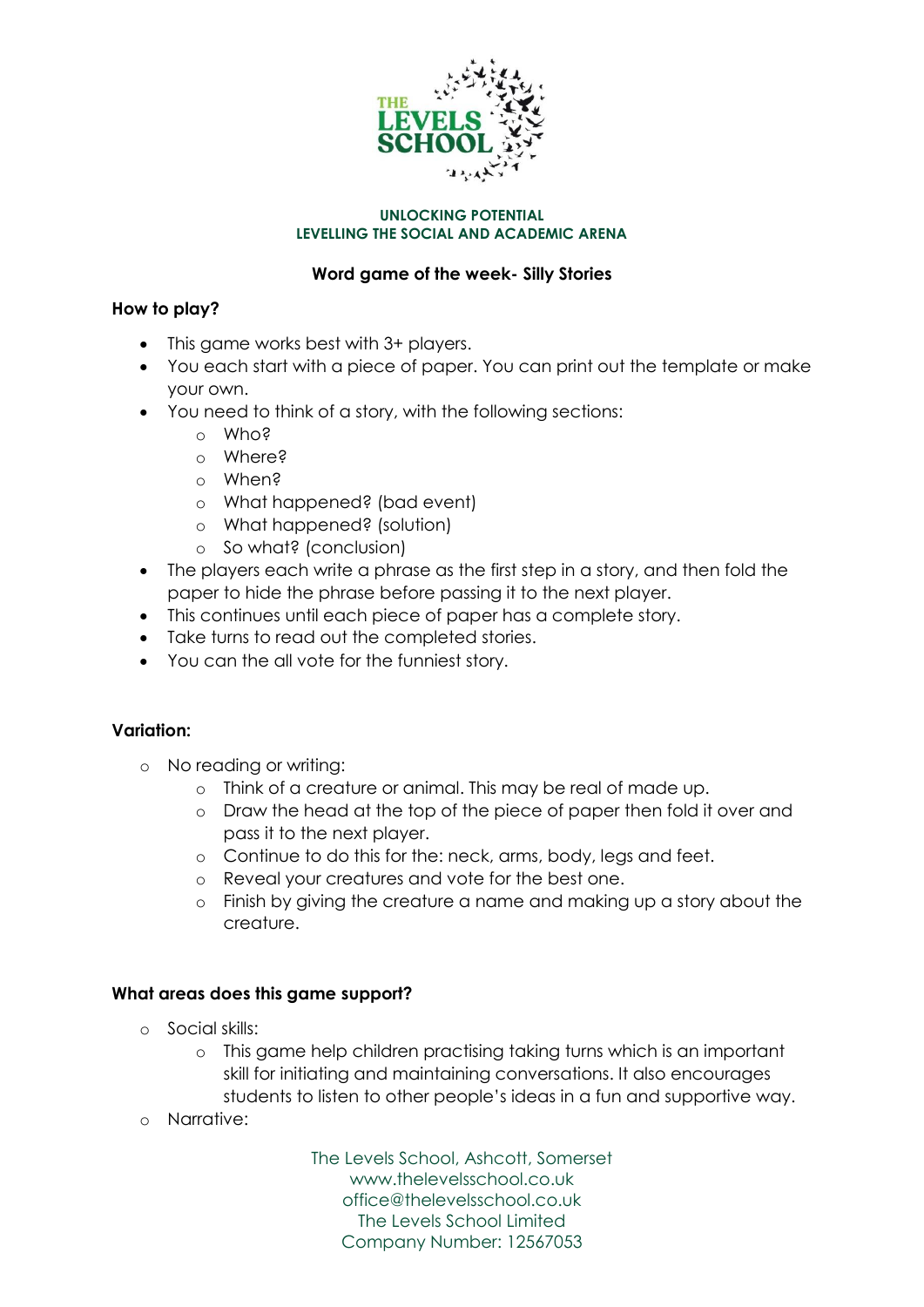

#### **UNLOCKING POTENTIAL LEVELLING THE SOCIAL AND ACADEMIC ARENA**

o This game encourages students to create a story whilst helping them to sequence the events and give sufficient detail. This is an important skill for both their spoken language (e.g. telling you what happened in their day) and literacy development (e.g. making and retelling stories).

| Who?                              |
|-----------------------------------|
|                                   |
|                                   |
|                                   |
|                                   |
| Where?                            |
|                                   |
|                                   |
|                                   |
|                                   |
| When?                             |
|                                   |
|                                   |
|                                   |
|                                   |
| <b>What Happened? (Bad event)</b> |
|                                   |
|                                   |
|                                   |
|                                   |

The Levels School, Ashcott, Somerset www.thelevelsschool.co.uk office@thelevelsschool.co.uk The Levels School Limited Company Number: 12567053